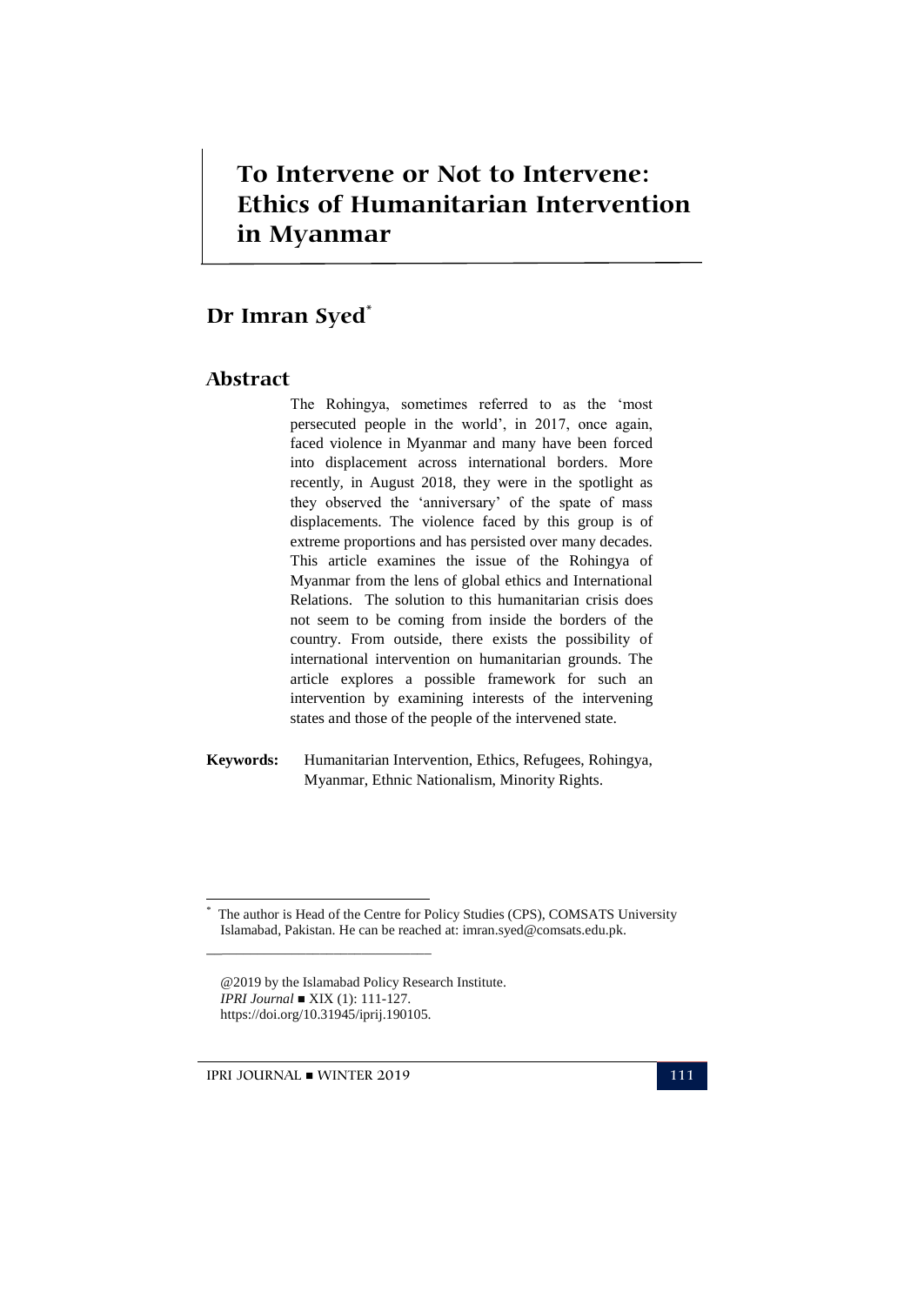### **Introduction**

or the Rohingya refugees in the camps of Cox Bazar, Bangladesh, August 25, 2018, was a day of painful memories, protest and prayers. It marked the first anniversary of the beginning of a year that saw the destruction of property, rape, murder and led to the forced displacement of over 700,000 Rohingya to Bangladesh.<sup>1</sup> The label of being 'the most persecuted people in the world $^2$  reflects the extreme and extended suffering of these people. F

The nature of violence against the Rohingya has a history that predates the creation of Myanmar. There have been incidents in 1926, 1930 and 1938 of primarily Buddhist groups involved in violence against communities that had South Asian characteristics like the Rohingya.<sup>3</sup> Their predicament started to decidedly change from 1962 after the military came into power. Since that time, their status and conditions have, in many ways, worsened. Importantly, the constitution of 1974 revised the status that had been accorded to them at the time of independence. Now, they were re-classified as 'Foreigners' in the identification cards. The 1982 Citizenship Law gave citizenship status to those having lived in Myanmar since 1824,<sup>4</sup> effectively, making this Indo-Aryan ethnic group "stateless" people. This statelessness is a major factor exacerbating their suffering. The United Nations High Commissioner for

<sup>1</sup> Zeba Siddiqui, "Anniversary of Rohingya Crisis Marked in Bangladesh Camps, Myanmar," *Reuters*, August 25, 2018, [https://www.reuters.com/article/us-myanmar](https://www.reuters.com/article/us-myanmar-rohingya-anniversary/anniversary-of-rohingya-crisis-marked-in-bangladesh-camps-myanmar-idUSKCN1LA0HX)[rohingya-anniversary/anniversary-of-rohingya-crisis-marked-in-bangladesh-camps](https://www.reuters.com/article/us-myanmar-rohingya-anniversary/anniversary-of-rohingya-crisis-marked-in-bangladesh-camps-myanmar-idUSKCN1LA0HX)[myanmar-idUSKCN1LA0HX.](https://www.reuters.com/article/us-myanmar-rohingya-anniversary/anniversary-of-rohingya-crisis-marked-in-bangladesh-camps-myanmar-idUSKCN1LA0HX)

<sup>2</sup> Angela Dewan, "Who are the Rohingya and Why are They Fleeing?" *CNN.com*, September 13, 2017, [http://edition.cnn.com/2017/09/05/asia/rohingya-myanmar](http://edition.cnn.com/2017/09/05/asia/rohingya-myanmar-explainer/index.html)[explainer/index.html;](http://edition.cnn.com/2017/09/05/asia/rohingya-myanmar-explainer/index.html) A. A. Gill, "Robbed, Raped, Killed: The Most Persecuted People on Earth," *Sunday Times*, November 26, 2017, [https://www.thetimes.co.uk/article/robbed-raped-killed-the-most-persecuted-people-on](https://www.thetimes.co.uk/article/robbed-raped-killed-the-most-persecuted-people-on-earth-5dhcmgp8w)[earth-5dhcmgp8w;](https://www.thetimes.co.uk/article/robbed-raped-killed-the-most-persecuted-people-on-earth-5dhcmgp8w) and "The Most Persecuted People on Earth?" *Economist*, June 13, 2015[, https://www.economist.com/news/asia/21654124-myanmars-muslim-minority](https://www.economist.com/news/asia/21654124-myanmars-muslim-minority-have-been-attacked-impunity-stripped-vote-and-driven)[have-been-attacked-impunity-stripped-vote-and-driven.](https://www.economist.com/news/asia/21654124-myanmars-muslim-minority-have-been-attacked-impunity-stripped-vote-and-driven)

<sup>3</sup> Peter Coclanis, "Terror in Burma: Buddhist vs. Muslims," *World Affairs* 176, no. 4 (2013): 25-33 (30).

<sup>4</sup> Azeem Ibrahim, *The Rohingyas: Inside Myanmar's Hidden Genocide* (London: Hurst and Co. Publishers, 2016), 8.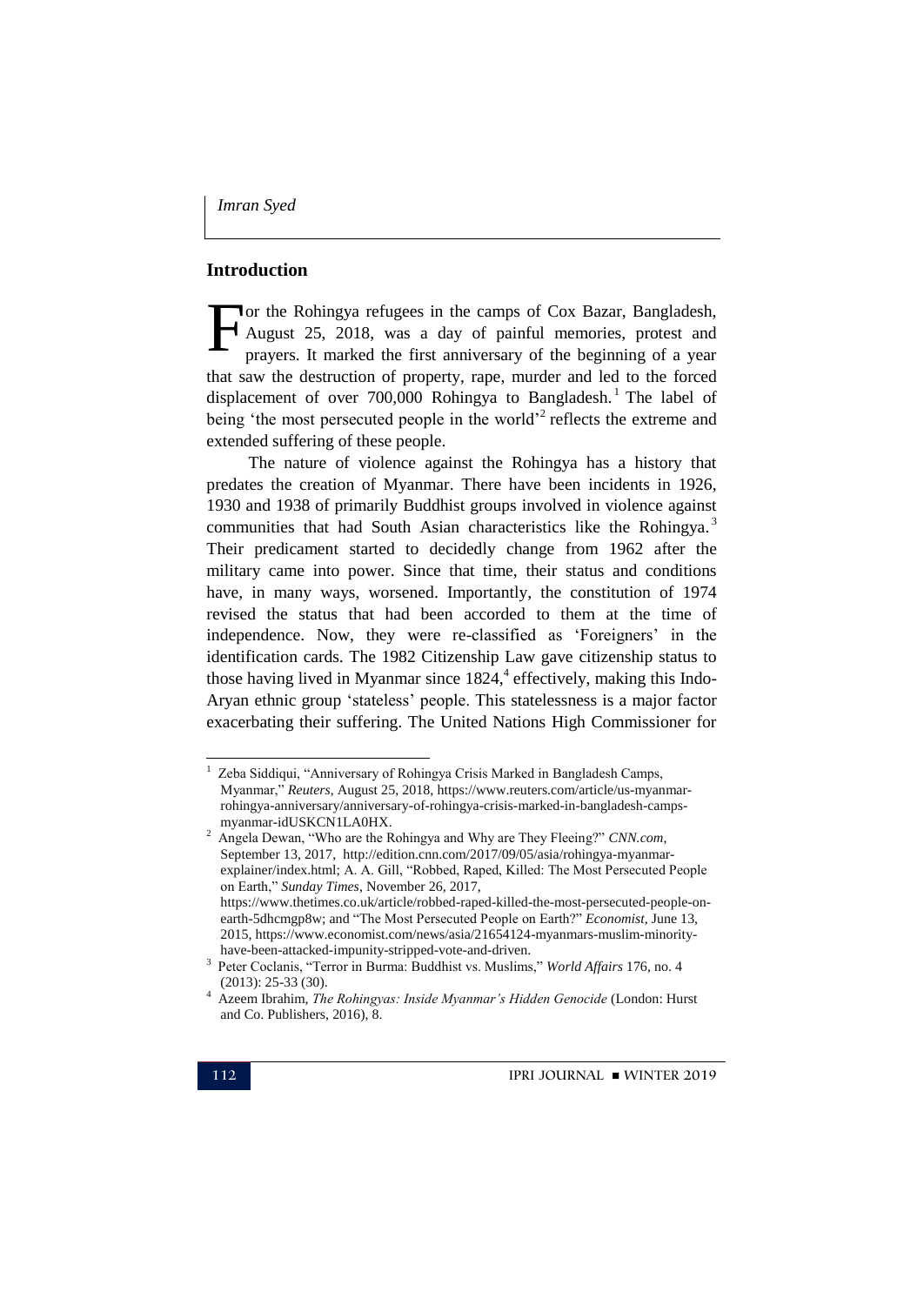Refugees (UNHCR) estimated that by the end of 2015, this "stateless" population numbered around 938,000.<sup>5</sup>

The state of being without a nationality poses an extraordinary set of problems and vulnerabilities. These problems become even more critical because the condition of statelessness does not provide access to public mechanisms such as courts, the police, healthcare, etc. It is also a contributing factor for involvement in the drug trade, human trafficking and other forms of slavery. The desperation of the "stateless" can become a catalyst for a violent reaction.<sup>6</sup>

The 1990s saw a movement against the military and in support of democracy in Myanmar. This movement fed into a countermovement by the military regimes to draw the Buddhist monks away from the antigovernment activities in a "Buddhist renewal movement" that combined the Buddhist religious sentiment with ethnic nationalism, $<sup>7</sup>$  made more</sup> complicated through intersections with race, religion and economics. The Rakhine is one of the poorest areas in Myanmar and the backwardness of this region fuels a narrative of the Rohingya being "backward" and an allied narrative of the 'superiority' of the Buddhist of Rakhine.<sup>8</sup>

This issue needs attention because it is an intractable one that has remained unsolved for over 70 years, and thus, will not solve itself without special attention. The recent flare-up led the Office of High Commissioner for Human Rights (OHCHR), in September 2017, to term the violence against the Rohingya as a "textbook example of ethnic cleansing."<sup>9</sup> According to the UNHCR, as of November 22, 2017, the

<sup>5</sup> UNHCR, *UNHCR Statistical Yearbook 2015* (Geneva: United Nations High Commissioner for Refugees, 2017), 8, http://www.unhcr.org/statistics/country/59b294387/unhcr-statistical-yearbook-2015- 15th-edition.html.

<sup>6</sup> Bill Berkeley, "Stateless People, Violent States," *World Policy Journal* 26, no. 1 (2009): 3-15, https://doi.org/10.1162/wopj.2009.26.1.3.

<sup>7</sup> Coclanis, "Terror in Burma: Buddhist vs. Muslims," 25-26.

<sup>8</sup> Ibrahim, *The Rohingyas: Inside Myanmar's Hidden Genocide*, 9.

<sup>9</sup> Ben Westcott and Karen Smith, "Rohingya Violence a "Textbook Example of Ethnic Cleansing," UN Rights Chief Says," *CNN.com*, September 11, 2017, http://edition.cnn.com/2017/09/11/asia/rohingya-un-ethnic-cleansing/index.html.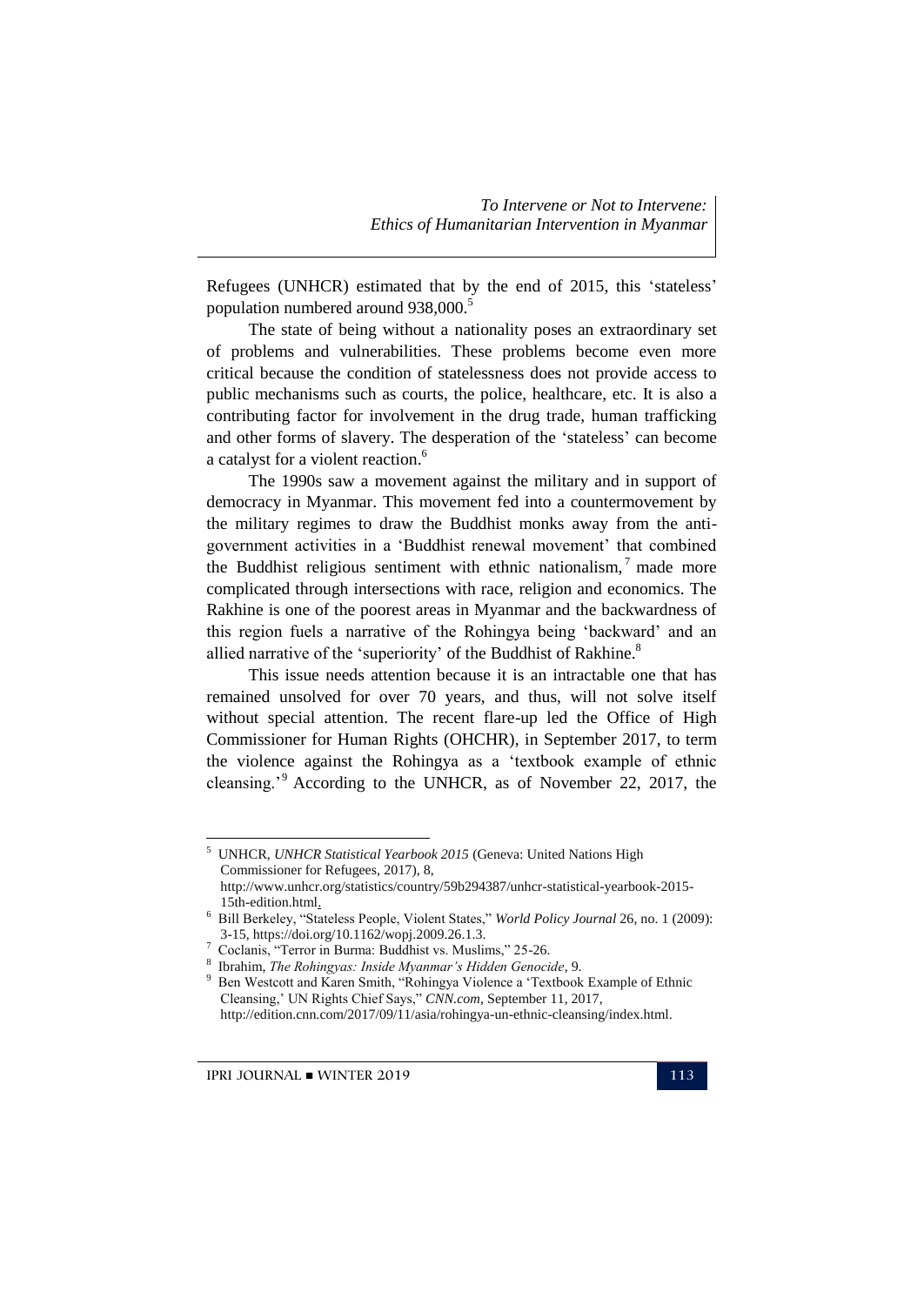Rohingya refugees who fled to Bangladesh in almost three months, numbered 624,000.<sup>10</sup>

In addition to the divisions between the Rohingya and non-Rohingya communities living in Myanmar along religion, language, and ethnicity, there are also aspects of race that fuel the divide. The South Asian features of the Muslims in Myanmar contrast with the East Asian characteristics of the mostly Buddhist *Bamar*. <sup>11</sup> The Rohingya are mainly concentrated in Northern Arkan or Rakhine state, and speak and look like the Bengalis of Chittagong. These characteristics set them apart from the Buddhist of South East Asian descents who speak Burmese. They are restricted from travelling both inside and outside the country, are required to obtain legal permission before they can marry (the authorisation usually takes several years to obtain), have restrictions on how many children they can bear, and on accessing public health and educational services.<sup>12</sup>

This article recognises the complexity of the situation in which the Rohingya are situated by acknowledging that attempts at a solution have to be multifaceted and have to, at the least, address both the political and moral aspects. Hans Morgenthau, an important thinker in International Relations (IR), wrote in 1948 that one must never forget "that the complexities of international affairs make simple solutions and trustworthy prophesies impossible.<sup> $13$ </sup> The pursuit of a multifaceted and cross-disciplinary inquiry is also supported by the view that globalisation generally fosters a need for multidisciplinary research to address matters that in the past could have been effectively handled within disciplinary boundaries. The examination of literature on humanitarian intervention finds much work done of a theoretical nature with a focus on the competing norms of sovereignty on the one hand, and humanitarian

<sup>10</sup> United Nations High Commissioner for Refugees, *Rohingya Emergency*, accessed February 14, 2019, http://www.unhcr.org/rohingya-emergency.html.

<sup>&</sup>lt;sup>11</sup> Coclanis, "Terror in Burma: Buddhist vs. Muslims," 30.

<sup>12</sup> Chris Lewa, "North Arakan: An Open Prison for the Rohingya in Burma," *Forced Migration Review*, no. 32 (2009): 11-13 (11-12), https://www.fmreview.org/sites/fmr/files/FMRdownloads/en/FMRpdfs/FMR32/FMR32. pdf.

<sup>13</sup> Hans Joachim Morgenthau, *Politics among Nations: The Struggle for Power and Peace* (New York: Alfred A. Knopf, 1948), 6.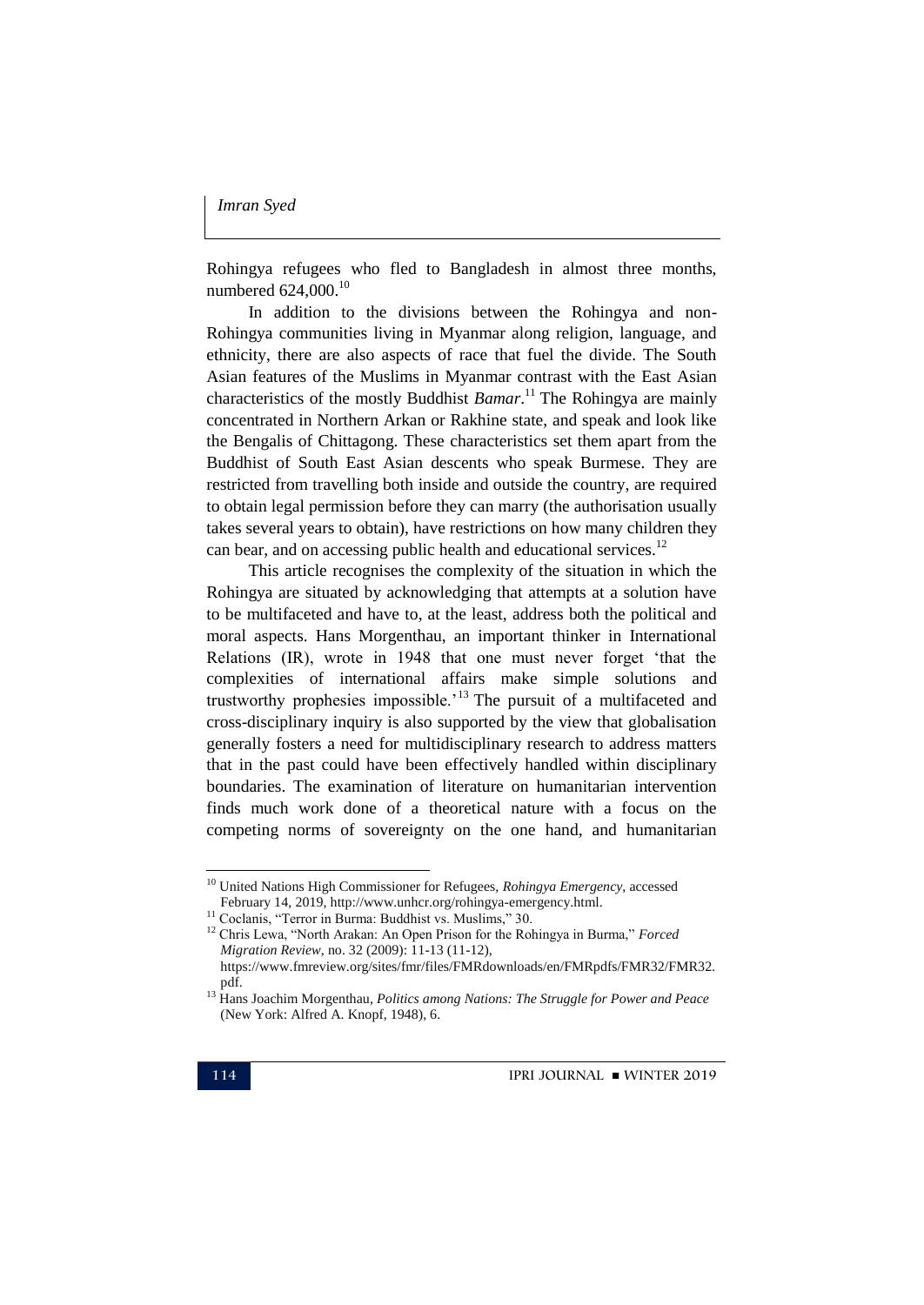concerns, on the other. There is research that focuses on this divide - some taking a philosophical view, some a political one and others a historical focus.<sup>14</sup> There is also significant scholarship to be found that combines the theoretical with a study of a case or several cases of international humanitarian intervention.<sup>15</sup> However, a review of the available literature did not find scholarship that explores humanitarian intervention looking at IR, global ethics and issues of the Rohingya of Myanmar in the same manner as is being done in this article.

#### **Context and Framework for Analysis**

The plight of the Rohingya has compound foundations that predate the independence of Myanmar (then Burma) in 1948. The complexity comes from a violence-ridden interplay of identity, religion and politics, extending over many decades. The recent iteration of the Rohingya crisis escalated in 2017, and garnered international media coverage in the wake of large-scale atrocities and subsequent forced mass displacement of their population across international borders. This crisis is not only an issue that is very much internal to the Myanmar state, it is also one that has international implications.

<u>.</u>

<sup>&</sup>lt;sup>14</sup> Jean L. Cohen, "Rethinking Human Rights, Democracy and Sovereignty in the Age of Globalization," *Political Theory* 36, no. 4 (2008): 578-606; Sigrun Skogly and Mark Gibney, "Transnational Human Rights Obligations," *Human Rights Quarterly* 24, no. 3 (2002): 781-798, DOI:10.1353/hrq.2002.0040; Mohammed Ayoob, "Humanitarian Intervention and State Sovereignty," *The International Journal of Human Rights* 6, no. 1 (2002): 81-102, https://doi.org/10.1080/714003751; Kelly Kate Pease and David P. Forsythe, "Human Rights, Humanitarian Intervention, and World Politics," *Human Rights Quarterly* 15, no. 2 (1993): 290-314, DOI: 10.2307/762540; and Caroline Thomas, "Human Rights and Intervention: A Case for Caution," *Irish Studies in International Affairs* 5 (1994): 15-28. <sup>15</sup> Ricardo Soares de Oliveira and Harry Verhoeven, "Taming Intervention: Sovereignty, Statehood and Political Order in Africa," *Survival: Global Politics and Strategy* 60, no. 2 (2018): 7-32, https://doi.org/10.1080/00396338.2018.1448558; and

Nicholas Idris Erameh, "Humanitarian Intervention, Syria and the Politics of Human Rights Protection," *The International Journal of Human Rights* 21, no. 5 (2017): 517- 530, https://doi.org/10.1080/13642987.2017.1307829.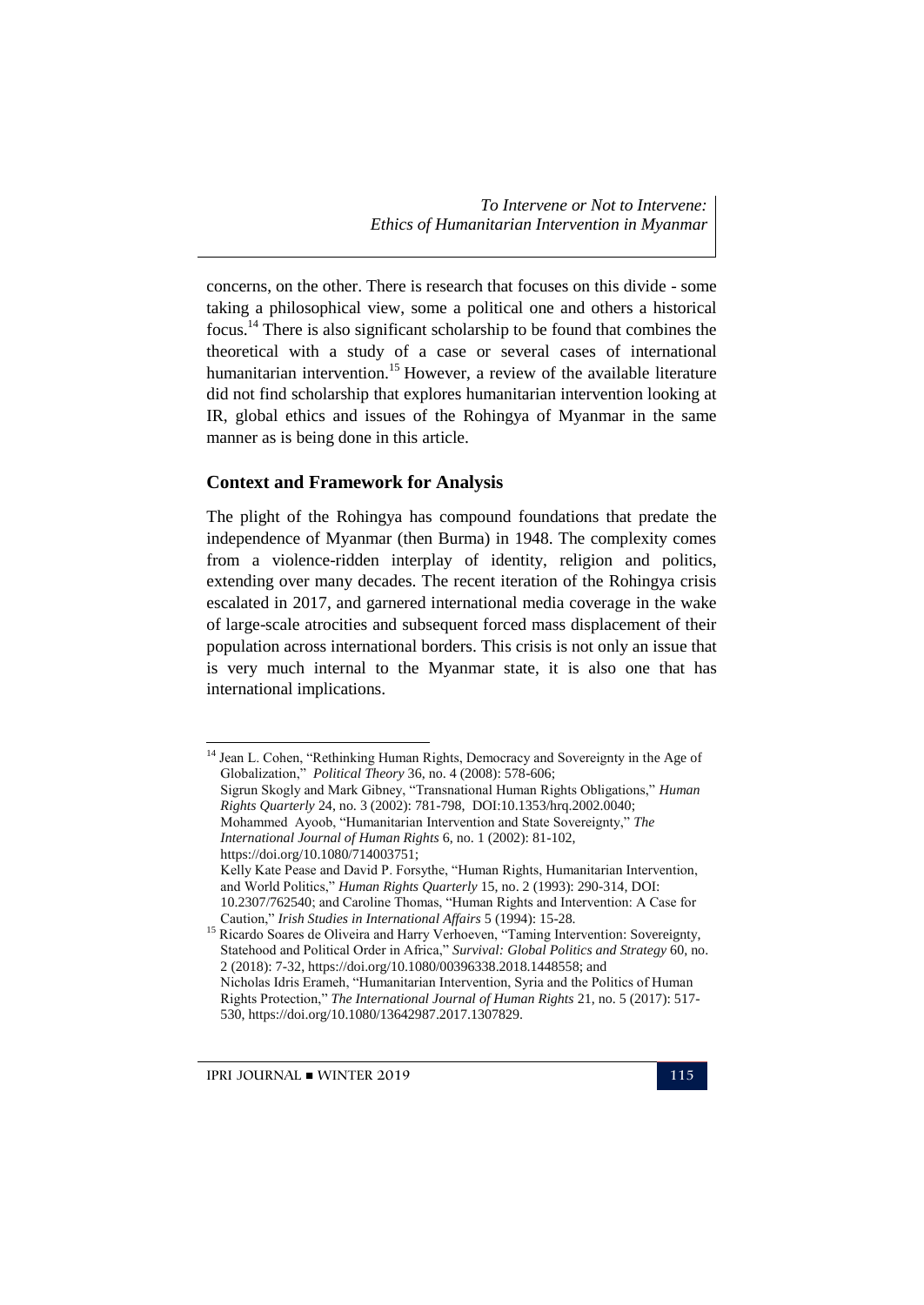On the political landscape of Myanmar, the 1962 martial law imposed by General Win figures prominently. The martial law was followed by a foreign policy of isolationism. In 1988, the government crushed a pro-democracy movement and once again directly controlled the country. The non-democratic governments and the human rights violations in Myanmar have been opposed by the West. This is reflected in the international support, over the years, for ending the restrictions and incarceration of Aung San Suu Kyi, one of the leaders of the movement. The world expected that Suu Kyi would be instrumental in resolving the problems faced by the Rohingya on a political basis. She had credentials that supported these expectations, given that she spent nearly two decades in confinement, and her politics was in opposition to the non-democratic dictatorial regimes of Myanmar. The restrictions on Suu Kyi were eased in 2002,<sup>16</sup> but her support for a political solution of the Rohingya crisis since then has disappointed many. Her lack of outrage at their persecution has lend credence to the view that she and the National League for Democracy (NLD) while supporting democracy, like the autocratic regimes of the past and the Burmese elite in general, do not support the case of the Rohingya.<sup>17</sup>

Involvement of the international community in the resolution of this issue is driven in part because a solution from inside Myanmar does not seem forthcoming. International political consideration is of consequence since Myanmar lies at the juncture of South, South East and East Asia. Its geostrategic importance is further highlighted as it is situated between the two major regional countries: India and China. Myanmar also shares borders with Bangladesh, Laos and Thailand. From an international affairs perspective, the international actors, both bilateral and multilateral, that are influential (or interested in being more influential) in Myanmar include the United Nations (UN), Association of Southeast Asian Nations (ASEAN), the United States of America (USA), Russia, the European Union (EU), India, Bangladesh and China. These international actors have influenced the regimes in Myanmar, at different times and to differing

 16 David I. Steinberg "Myanmar: Reconciliation- Progress in the Process," *Southeast Asian Affairs* (2003): 171-188 (171).

<sup>17</sup> Ibrahim, *The Rohingyas: Inside Myanmar's Hidden Genocide*, 2.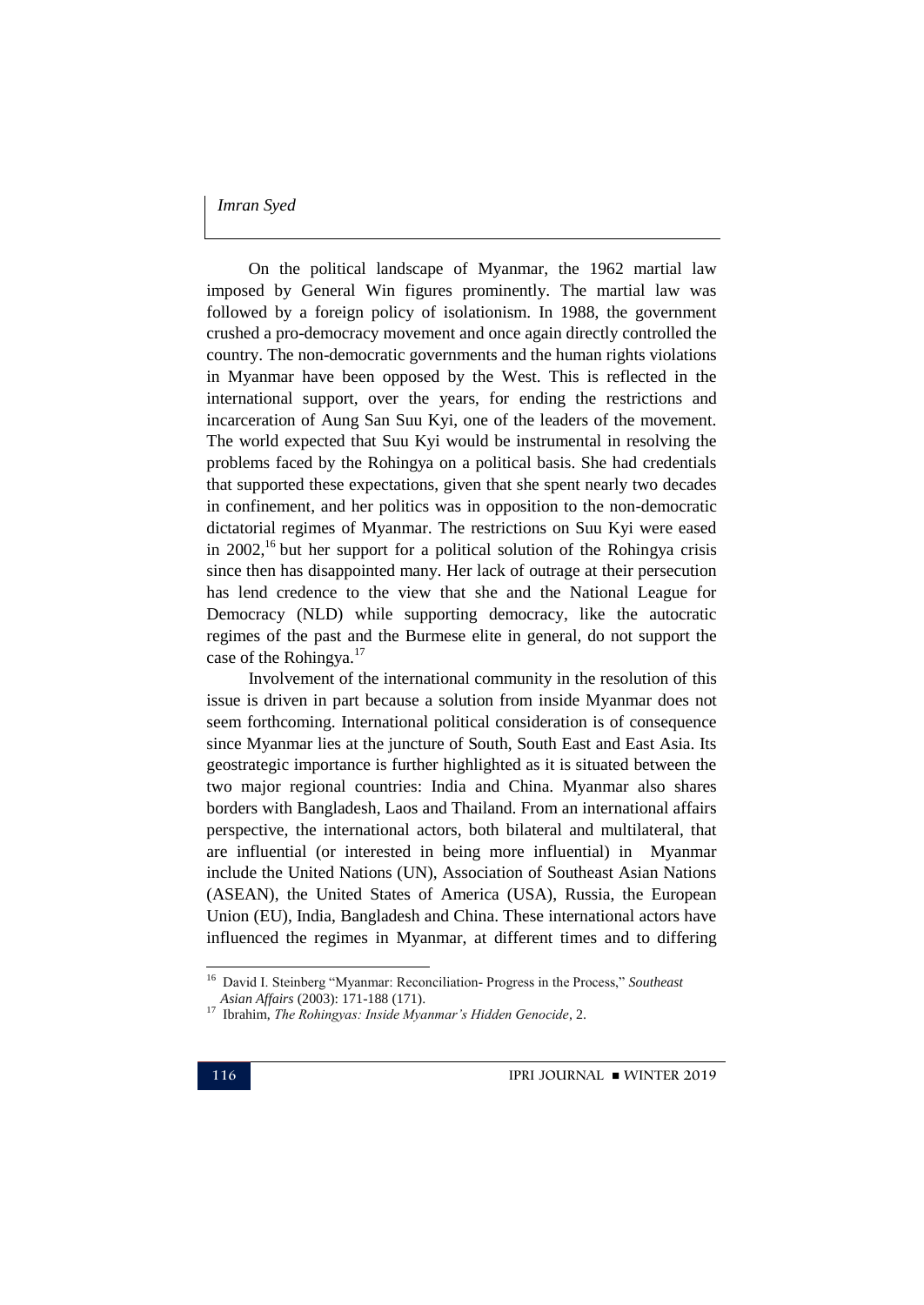extents. One ostensible dichotomy that has been seen in the international politics as it relates to Myanmar is that moral admonishment for mistreatment of the Rohingya has been accompanied by a general tolerance for the regimes that have perpetuated it. Generally, their mistreatment has been viewed as morally indefensible, but has not elicited an international humanitarian intervention. The extensive and protracted involvement of international actors, coupled with the complexity of international alliances and balance of power, has served to constrict action of a humanitarian nature and has pushed support for maintaining the *status quo*. 18

The idea of a humanitarian intervention in a state from other states is usually debated around two competing concerns:

- 1. international norms of national sovereignty; and,
- 2. humanitarian needs of the population suffering within the state.

In a globalised present, with varying extents of multifaceted interdependence between countries, institutions and peoples, the concept of intervention needs to be examined with care. Also, there needs to be recognition that in the present interdependent world, there are many extents and areas in which one state can intervene in the affairs of another, such as economic sanctions, military intervention, peacekeeping operations, etc. This article will be looking at an intervention in the internal affairs of a state, that is overt, that is based on humanitarian reasoning, is backed by military support (which may be multilateral), and that, for the most part, will not be welcomed by the government of the state that is being intervened into.

The nature of humanitarian intervention in states has been justified using various combinations of political and moral arguments. The present is also complicated by examples of both non-intervention and examples of humanitarian intervention. This article will not focus on analysing the many different debates about when a humanitarian intervention is justified or not justified. Generally, the moral justification to not intervene rests largely on the need for maintaining an order in the global society and thus,

<sup>18</sup> Ibid., 164-167.

-

IPRI JOURNAL WINTER 2019 117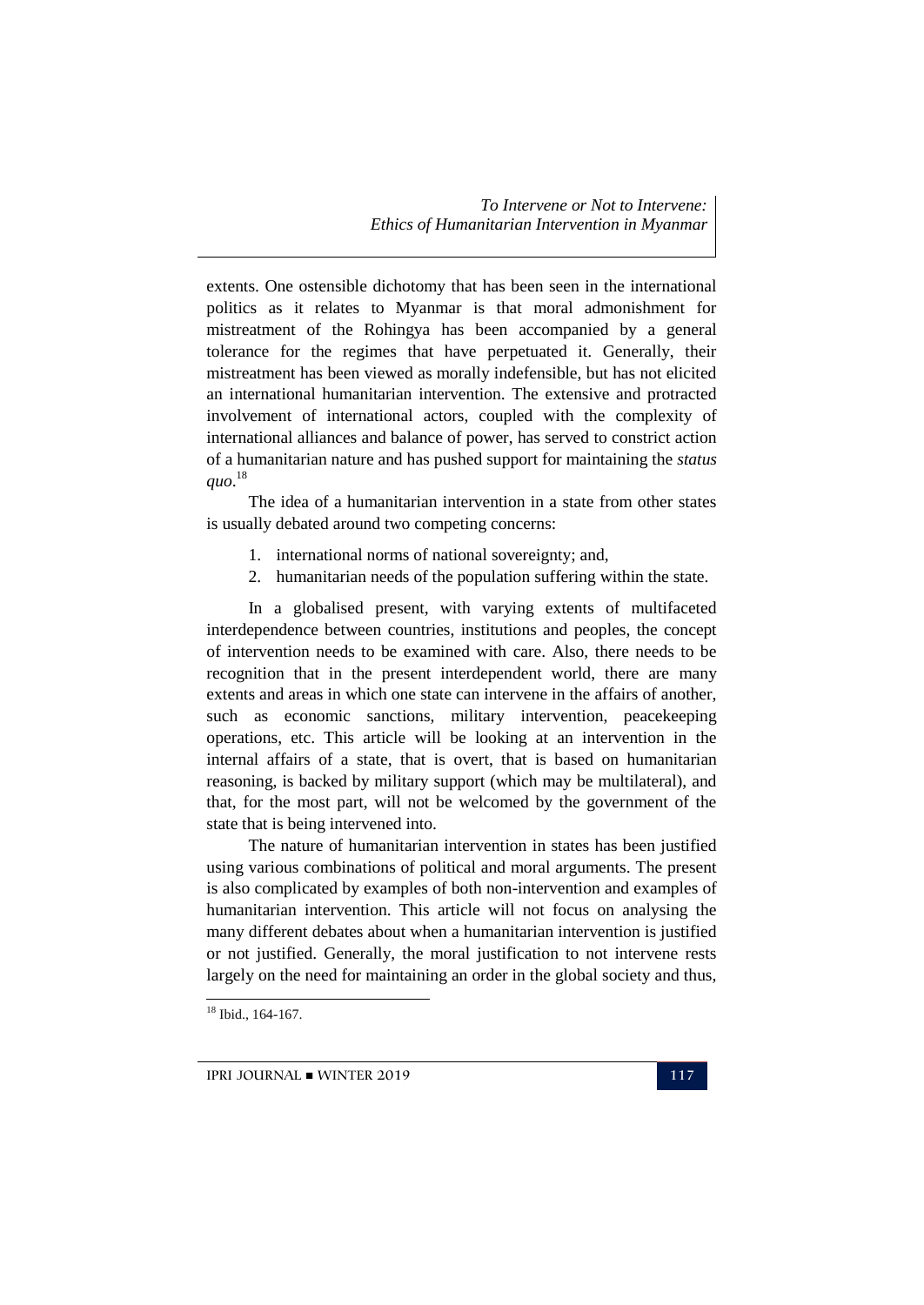foreign intervention is seen to lead to conflict and instability.<sup>19</sup> Against reasons not to intervene, stand moral reasons that justify humanitarian intervention. Though there is much debate on the appropriate framework to use in justification of an intervention, this study does not look at an exhaustive evaluation of competing frameworks for justifying intervention. It does, however, recognise that some frameworks appear to have been widely embraced by the international community, such as the Responsibility to Protect  $(R2P)$ .<sup>20</sup> Still, ostensibly popular frameworks, such as R2P which was approved by the UN General Assembly in 2005, have also had limited success in addressing humanitarian interventions.<sup>21</sup> The study takes a position that the framework, that will better address the matter of humanitarian intervention, is one that seeks to combine the practical concerns of international politics driven by interests with concerns that are driven by morals, a combination that many potential frameworks, such as R2P, seem to be lacking.<sup>22</sup> In doing so, this article progresses the inquiry on intervention along an ostensibly parsimonious proposition that posits that a humanitarian intervention finds support if it is in the interest of the intervening states, and if the intervention is in the interest of the people of the intervened state. $^{23}$ 

Some IR scholars have concluded that, historically, it appears that a powerful motivation for interventions by states in other states has been the advancement of the goals or interests of the intervening state.  $24$  This thinking is very much in alignment with the Realist school of IR according to which states are motivated by self-interest: use of power to promote one"s interest is justified and is what relations between states is

<u>.</u>

<sup>19</sup> Mark R. Amstutz, *International Ethics: Concepts, Theories and Cases in Global Politics*, 4th ed. (Lanham: Rowman and Littlefield Publishers, 2013), 182.

<sup>&</sup>lt;sup>20</sup> Melinda Negron-Gonzales and Michael Contarino, "Local Norms Matter: Understanding National Responses to the Responsibility to Protect," *Global Governance* 20, no. 2 (2014) 255-276 (256), DOI: 10.1163/19426720-02002006.

<sup>21</sup> E. C. Luck, "R2P at Ten: A New Mindset for a New Era?" *Global Governance* 21, no. 4 (2015) 499-504, DOI: 10.1163/19426720-02104001.

<sup>&</sup>lt;sup>22</sup> Christof Royer, "Framing and Reframing R2P – A Responsibility to Protect Humanity from Evil," *Critical Review of International Social and Political Philosophy* (2018): 1- 21 (1-2), https://doi.org/10.1080/13698230.2018.1479818.

<sup>23</sup> Amstutz, *International Ethics: Concepts, Theories and Cases in Global Politics*, 194. <sup>24</sup> Ibid., 185.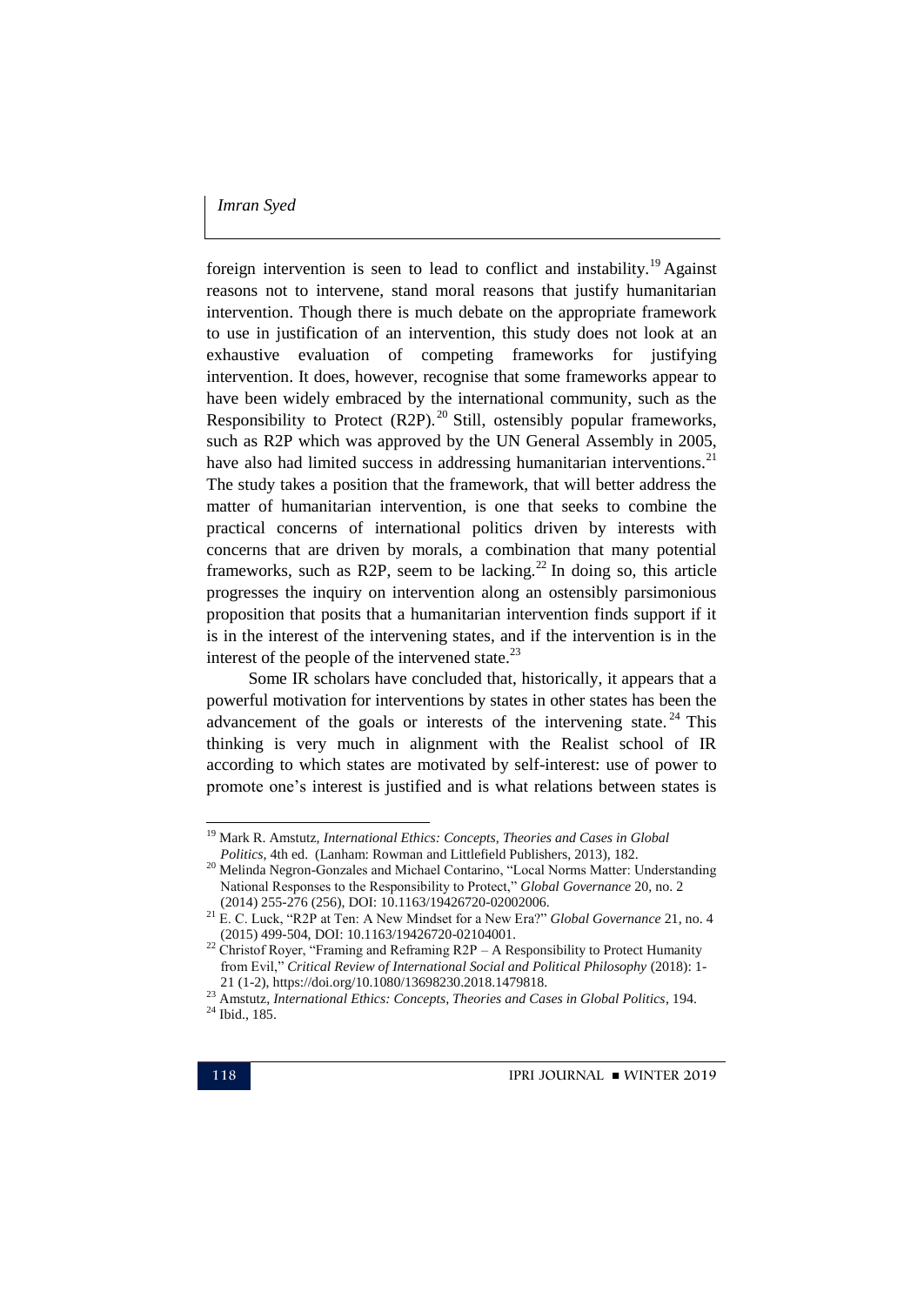all about. However, there is a difference in the way Realism views promoting the interest of the state and intervention; and how humanitarian intervention is being viewed in this article. The humanitarian intervention, a subset of the interest-driven interventions that Realism sanctions, is driven by humanitarian transgressions in the intervened state due to which an unacceptable consequence accrues to the intervening state.

To better understand this position, one needs to briefly look at Realism more closely. Realism as a theory of IR emerged after the Second World War from the work of Edward Hallett Carr.<sup>25</sup> Carr's position was developed further by Morgenthau, who is regarded by many as the its founder. <sup>26</sup> After its emergence, this school of thought became the dominant theory in IR for the greater part of the Twentieth Century.<sup>27</sup> Realists trace the historical support for their thinking all the way back to the time of the Greek city-states and the Peloponnesian War. Its core elements can be identified as statism, survival and self-help.<sup>28</sup> Statism means that the state is the main actor in international relations; and operates in an international system of anarchy, which is different from the ordered sphere of domestic politics. Thus, Realism implicitly proposes a normative position, which is that states must pursue their national interest and must maximise their own power, particularly military power for survival.<sup>29</sup> They can either amass power by themselves or can attain power by forming alliances. State survival and stability in the international system comes from a balance of power in the international relations of a state. According to Morgenthau "international politics, like all politics, is a struggle for power.<sup>30</sup>

 25 Edward. H. Carr, *The Twenty Years' Crisis: 1919-1939: An Introduction to the Study of International Relations*, 2nd ed. (New York: Palgrave Macmillan, 1946).

<sup>26</sup> Ariel Colonomos, *Moralizing International Relations: Called to Account*, Series in International Relations and Political Economy (New York: Palgrave Macmillan, 2008), 33.

<sup>27</sup> Tim Dunne and Brian C. Schmidt, "Realism," in *The Globalization of World Politics: An Introduction to International Relations*, 2nd ed., eds. John Baylis and Steve Smith (Oxford: Oxford University Press, 2001), 141.

<sup>28</sup> Ibid., 36.

<sup>29</sup> Colonomos, *Moralizing International Relations: Called to Account*, 37.

<sup>30</sup> Morgenthau, *Politics among Nations: The Struggle for Power and Peace*, 13.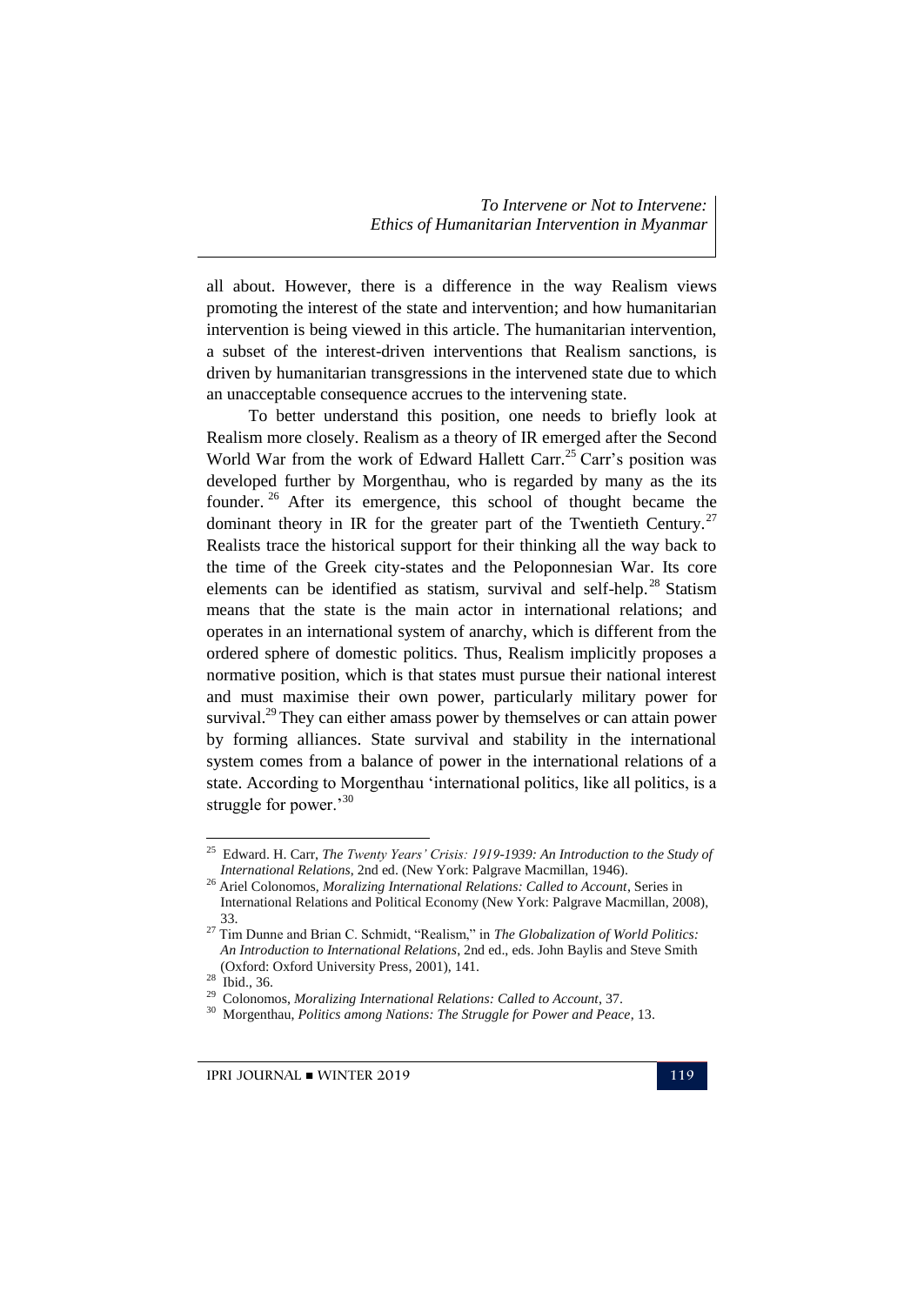Realism does, however, acknowledge a dual moral standard where there exists a domestic moral standard, but in the international context, morality does not apply.<sup>31</sup> The attitude that morality is primarily a domestic issue, and that beyond national borders, there is little morality is an important reason why the ethical is so inadequately addressed in international relations.<sup>32</sup> There is a difference in the position of Realist theorising, and its adherents, and the way the concept of state interest and its pursuit as being used in this article. The difference here is that the state is intervening to address a humanitarian situation in another country because the humanitarian condition is affecting the interest of the state that is intervening. Realist thinking, on the other hand, is focused on power maximisation and the humanitarian situation becomes, at best, incidental or, at worst, inconsequential to the intervention that is being undertaken.

### **Intervening States and Humanitarian Aspect: Case of Bangladesh and China**

Examination of how the humanitarian injustices, being perpetuated in Naypyidaw, influence the interest of the international state actors requires looking at the latter in the international relations of Myanmar, especially those that share borders with it, namely, Bangladesh and China. The article also briefly looks at the interests of other states, like India in the broader context of terrorism which has a possible global scope.

#### *Bangladesh*

The common border with Rakhine region makes Bangladesh a viable option for the Rohingya refugees. There are also cultural affinities between them and segments of the Bangladeshi population.<sup>33</sup> In the past, several major movements of refugees took place from Myanmar to this

<sup>&</sup>lt;sup>31</sup> Dunne and Schmidt, "Realism," 143.

<sup>32</sup> Mark Gibney, "Ethics and Refugees," in *Ethics and International Affairs: Extent and Limits*, ed. Jean-Marc Coicaud and Daniel Warner (Tokyo: United Nations University Press, 2001), 219.

<sup>33</sup> Coclanis, "Terror in Burma: Buddhist vs. Muslims," 30.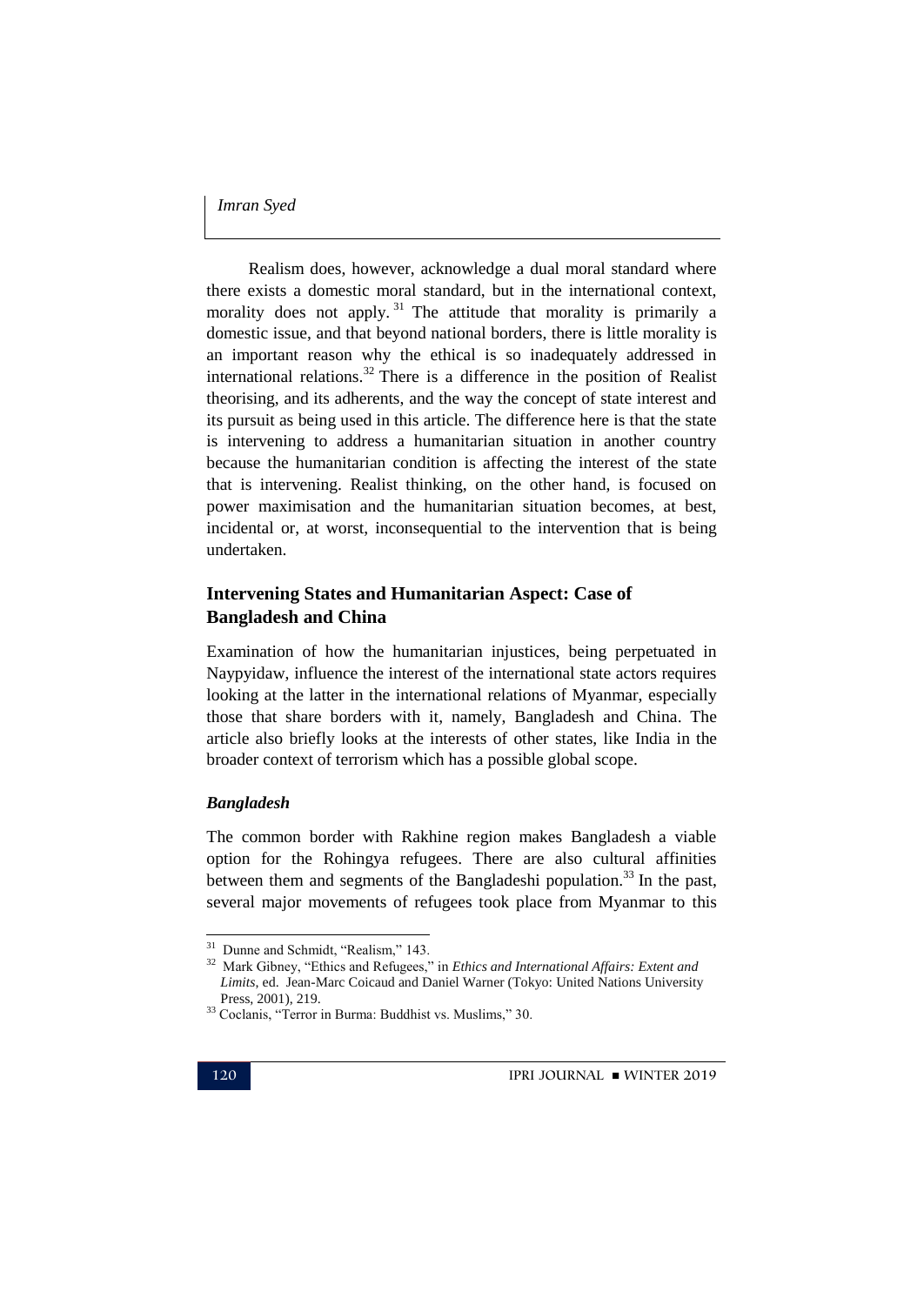country: in 1978 where an estimated 200,000 Rohingya fled; and another in 1991 with over  $200,000$  refugees.<sup>34</sup> Displacement in such large numbers threatens the stability of Bangladesh and poses a security challenge for this state. A humanitarian intervention that helps resolve the internal issues faced by the Rohingya fits the case of Bangladesh because the crisis is very directly fuelling refugee influx affecting its economy, security and regional interests.<sup>35</sup>

#### *China*

-

China's relationship with Myanmar is more complicated.<sup>36</sup> Beijing has invaded Burma several times and destroyed then-capital Pagan in the Thirteenth Century. Myanmar was a tributary state of China till the Nineteenth Century. From the 1980s, the country further developed its trade and investment ties, sale of military armaments from Beijing, which also vetoed the UN resolutions that sought to pressure the country on its human rights violations.

China shares a border of over 2000 kilometers with Myanmar. In addition, Myanmar provides Beijing access to the Indian Ocean. This access has both economic and security implications. A Myanmar allied with China can also be a source of exerting pressure on India's eastern flank. The term *Pauk-Phaw*, in the Burmese language means "kinsfolk" - a term used by both to describe their relationship.<sup>37</sup> The fact that China's economic development might help spur development in Myanmar is a powerful incentive for both countries to support each other. For example,

<sup>&</sup>lt;sup>34</sup> Syeda Naushin Parnini, "The Crisis of the Rohingya as a Muslim Minority in Myanmar and Bilateral Relations with Bangladesh," *Journal of Muslim Minority Affairs* 33, no. 2 (2013): 281-297 (281), https://doi.org/10.1080/13602004.2013.826453.

<sup>&</sup>lt;sup>35</sup> Utpala Rahman, "The Rohingya Refugee: A Security Dilemma for Bangladesh," *Journal of Immigrant and Refugee Studies* 8, no. 2 (2010): 233-239, https://doi.org/10.1080/15562941003792135.

<sup>&</sup>lt;sup>36</sup> J. Mohan Malik, "Myanmar's Role in Regional Security: Pawn or Pivot?" *Contemporary Southeast Asia: A Journal of International and Strategic Affairs* 19, no. 1 (1997): 52-73.

<sup>&</sup>lt;sup>37</sup> Ricky W. Yue, "Sino-Myanmar Relations: Is Pauk-Phaw Pragmatic or Rhetoric," *Journal of Comparative Asian Development* 13, no. 2 (2014): 264-289 (264).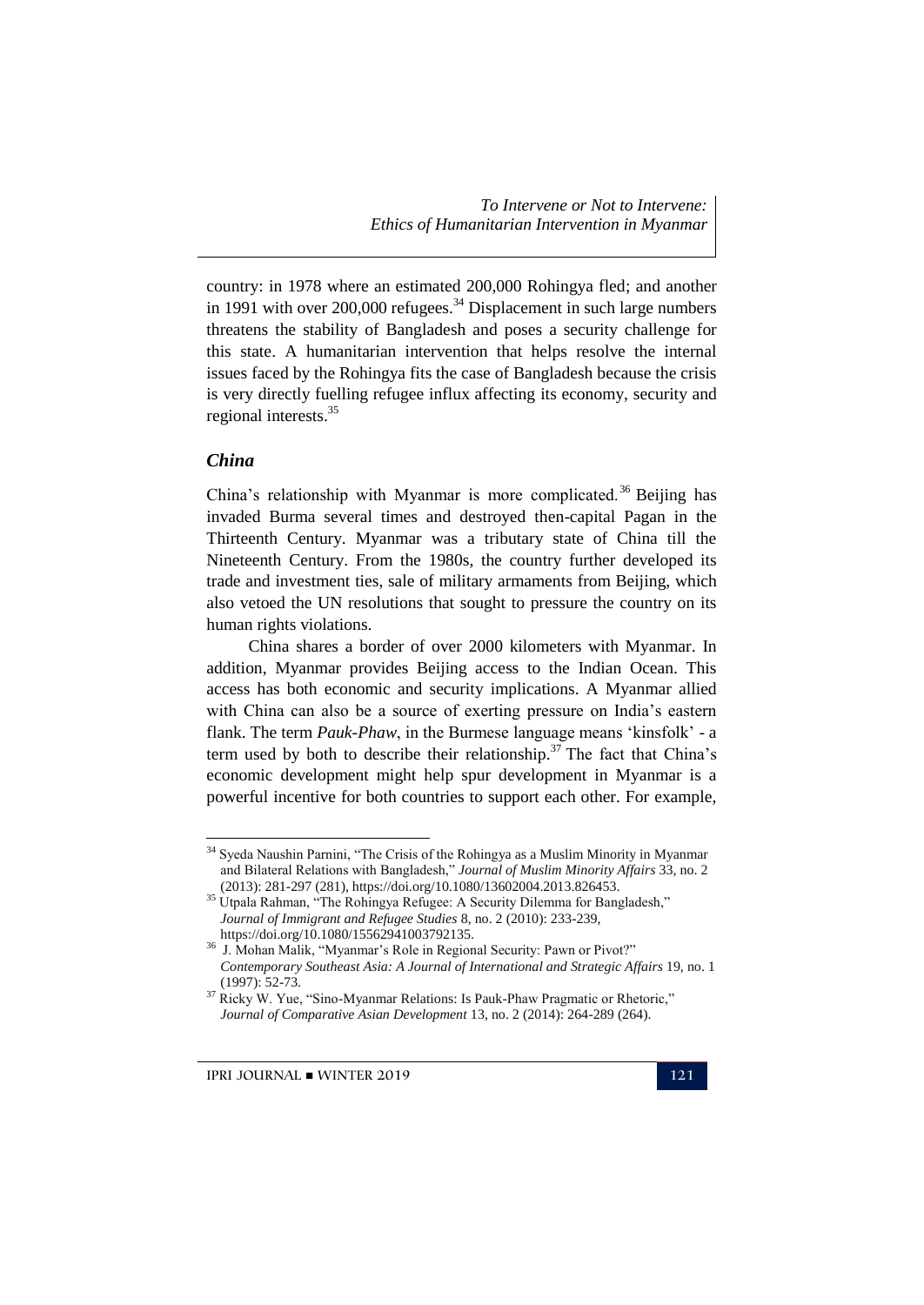Myanmar is supportive of the One Belt-One Road (OBOR) initiative.<sup>38</sup> It has abundant natural resources, such as gas, and Beijing can help in their development and sale.

Some regional experts posit that the relations between Myanmar and China are strained by its suspicions of the Middle Kingdom, and this view is based on the premise that Myanmar wants to be careful in ensuring that it maintains its independence and sovereignty.<sup>39</sup> This desire can be seen in the country"s recent policy towards both China and India. While China has been allowed to build railway tracks and pipelines from Yunnan to the Arakan coast, India has also been given permission to build a port on the same coastline.<sup>40</sup> India sees the importance of Myanmar as a way to possibly block Beijing's access to the Indian Ocean and restricting the economic and strategic benefits that accrue due to such access. The US is also concerned about the relationship between Myanmar and China.

However, the benefit for China in a possible intervention in Myanmar is much more complicated and nuanced than the position of Bangladesh. The Chinese are already involved in Myanmar and the involvement of the US and India, to a lesser extent, means that Beijing has to be careful to not push Myanmar towards either. To consolidate its position, China needs to pursue a policy that is viewed as friendly by the regime in Myanmar. This policy is more likely to be uncritical support for the regime and restricted criticism on humanitarian grounds. Though, China has taken on a mediatory role in attempts at engineering peace between the different factions and the government in peace talks held in  $2016$  and  $2017<sup>41</sup>$  on the basis of what has been discussed, there does not appear to be an interest-driven thrust for Beijing to intervene in Myanmar, given the geopolitics of the region and its relationship with the

<sup>&</sup>lt;sup>38</sup> Jonathan T. Chow and Leif-Eric Easley, "Myanmar's Foreign Policy Rebalance," *Diplomat*, September 10, 2016, https://thediplomat.com/2016/09/myanmars-foreignpolicy-rebalance/.

<sup>39</sup> Andrew Selth, "Burma, China and the Myth of Military Bases," *Asian Security* l3, no. 3, (2007): 279-307 (285), https://doi.org/10.1080/14799850701568929.

<sup>40</sup> Prem Mahadevan, "The Changing Politics and Geopolitics of Burma," *Strategic Analysis* 37, no. 5 (2013): 596-609 (605),

https://doi.org/10.1080/09700161.2013.821248.

<sup>41</sup> Bertil Lintner, "China Captures Myanmar"s Peace Process," *Asia News*, June 3, 2017.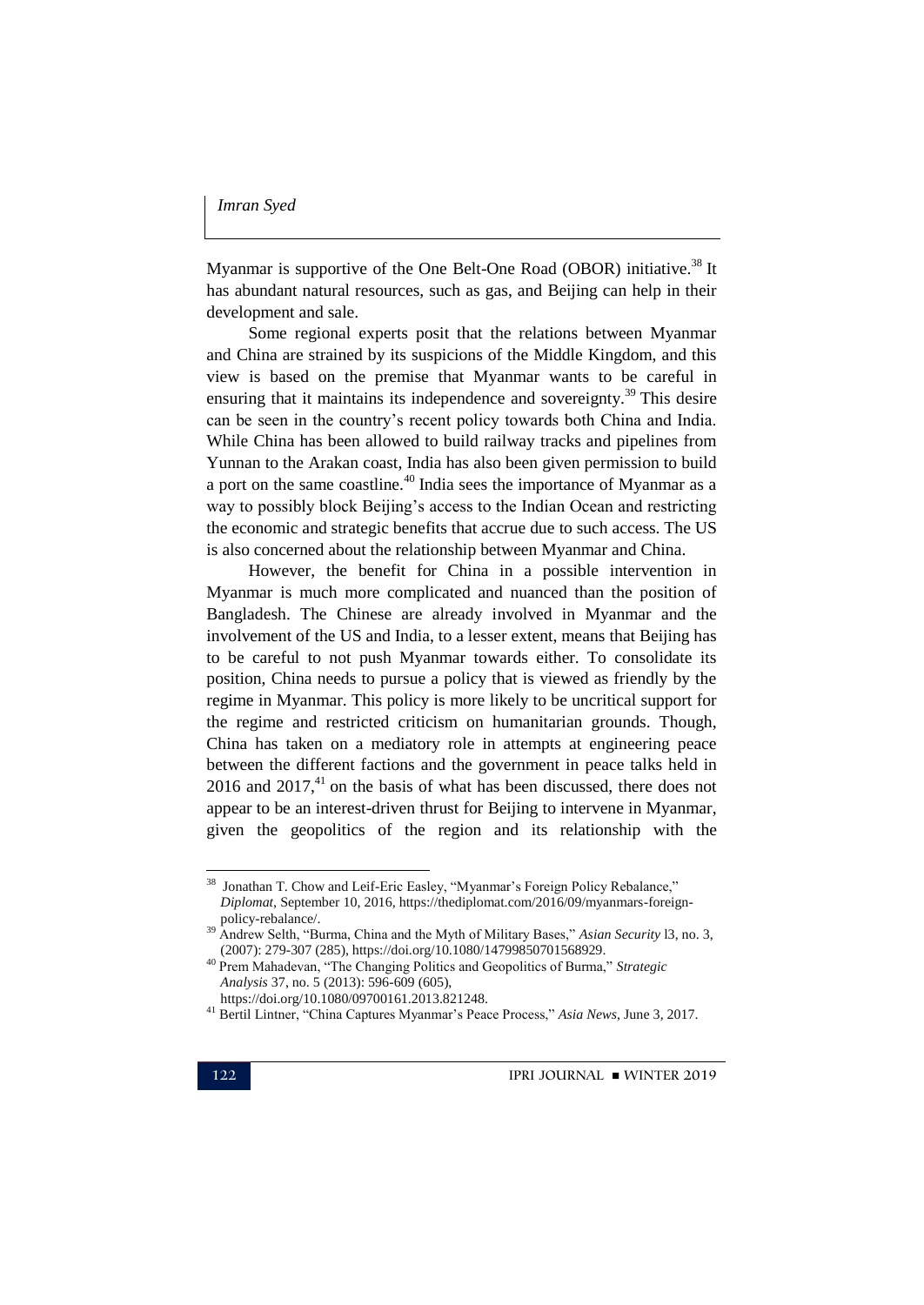government in Naypyidaw. One needs to also be mindful of China"s own history that makes it highly suspicious of foreign interventions, for understandable reasons. While not a part of this case study, India"s position on the Rohingya issue, in particular under Modi and the Bharatiya Janata Party"s influence, also rests on the side of the regime rather than the victims. The US does not see the subject as a priority either.

With China mainly following a realist foreign policy, and the other two important powers uninterested in the issue, a possible intervention is difficult to imagine in practice. However, in addition to the specific interests of these relevant states that border Myanmar, there is also an aspect of the humanitarian intervention that relates to the interests of the wider community of states. This interest is invoked if the extreme suffering of the Muslim Rohingya contributes to a greater propensity for some of them towards radicalisation and possible terrorism. Curbing possible future terrorism from among this suffering population provides a basis for benefitting the international community, and thus, may provide a rationale for humanitarian intervention in Myanmar. The violence against the Muslims has been labelled by some as 'Buddhist terror'<sup>42</sup> and such extremes of violence are fertile grounds for fuelling a reaction that involves religious difference. Nobel Peace Prize winner Muhammad Yunus in a Foreword to Azeem Ibrahim"s book writes that if this extreme persecution of the Rohingya people continues, it leaves open the possibility of future radicalisation of this population.<sup>43</sup> And although a peaceful settlement is the more suitable path, there is a segment, albeit much smaller, within Muslim countries, that supports measures other than those that are peaceful.<sup>44</sup>

The threat from terrorism is taking on added importance because of a variety of factors, including, the continued violence against the

 $IPRI JOURNAL = WINTER 2019$  123

<u>.</u>

<sup>42</sup> Coclanis "Terror in Burma: Buddhist vs. Muslims," 28.

<sup>&</sup>lt;sup>43</sup> Ibrahim, *The Rohingyas: Inside Myanmar's Hidden Genocide*, xiii-xiv.<br><sup>44</sup> Iffekberul Becher, "Exploitation of the Behingye Crisis by Libedist Gro

Iftekharul Bashar, "Exploitation of the Rohingya Crisis by Jihadist Groups Implications for Bangladesh"s Internal Security," *Counter Terrorist Trends and Analysis* 9, no. 9 (2017): 5-7 (5-6), https://www.rsis.edu.sg/wp-content/uploads/2017/09/CTTA-September-2017.pdf.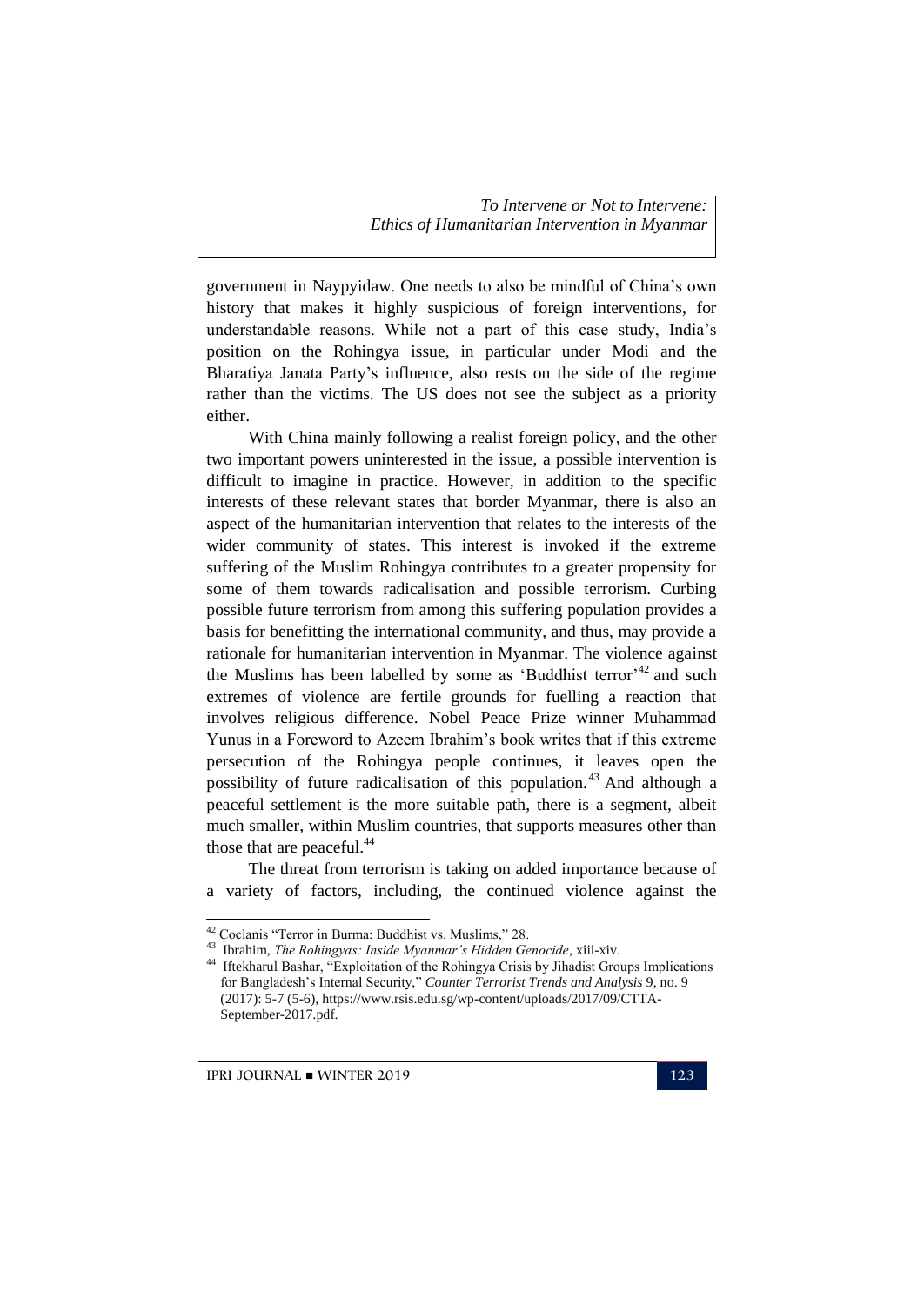Rohingya and non-state actors (NSAs) such as the Islamic State and al-Qaeda. The threat is also magnified given the increasing use of new media technologies in recent years in Myanmar, $45$  and how these technologies can facilitate contacts between the Rohingya and radical terrorist networks. Their plight has already attracted the attention of religiously motivated extremist groups and organisations; and has even motivated attempts at violence, such as the one against Myanmar's embassy in Jakarta; <sup>46</sup> and some calls for armed *jihad* (holy war) against the government. 47

Persecution and violence against the Rohingya resulting in future acts of terrorism may have a greater impact in China than other countries of the world. China has also used its position as a permanent member of the United Nations Security Council (UNSC) to veto efforts to involve the international community in taking actions against Myanmar, such as in 2007. Further, Beijing has been facing criticism recently for its treatment of minorities, especially, the Uyghur Muslims in Xinjiang.<sup>48</sup> So, while it may be following the realist paradigm, these factors make it more likely than other countries to be affected by radicalisation near its border, and possible future terrorism by a section of the persecuted Rohingya population.

#### **Intervened State and the Humanitarian Aspect**

A major moral justification for humanitarian intervention is the benefit that will accrue to the population in the intervened state. The Rohingya community in Myanmar has been subjected to extreme human rights

 45 Laura Steckman, "Myanmar at the Crossroads: The Shadow of Jihadist Extremism," *Counter Terrorist Trends and Analyses* 7, no. 4 (2015): 10-16 (11).

<sup>46</sup> Iftekharul Bashar "Jihadists at the Gate? A Preliminary Enquiry into the Reaction of the Jihadist Movement to Communal Violence in Myanmar," *Counter Terrorist Trends and Analysis* 5, no. 6 (2013): 14-16 (14), https://www.rsis.edu.sg/wpcontent/uploads/2014/09/CTTA-June13.pdf.

<sup>47</sup> Ibid., 16.

<sup>&</sup>lt;sup>48</sup> Simon Tisdall, "China's Pitiless War on Muslim Uighurs Poses a Dilemma for the West," *Guardian*, September 15, 2018,

https://www.theguardian.com/world/2018/sep/15/china-pitiless-war-on-muslim-uighursposes-dilemma-for-the-west.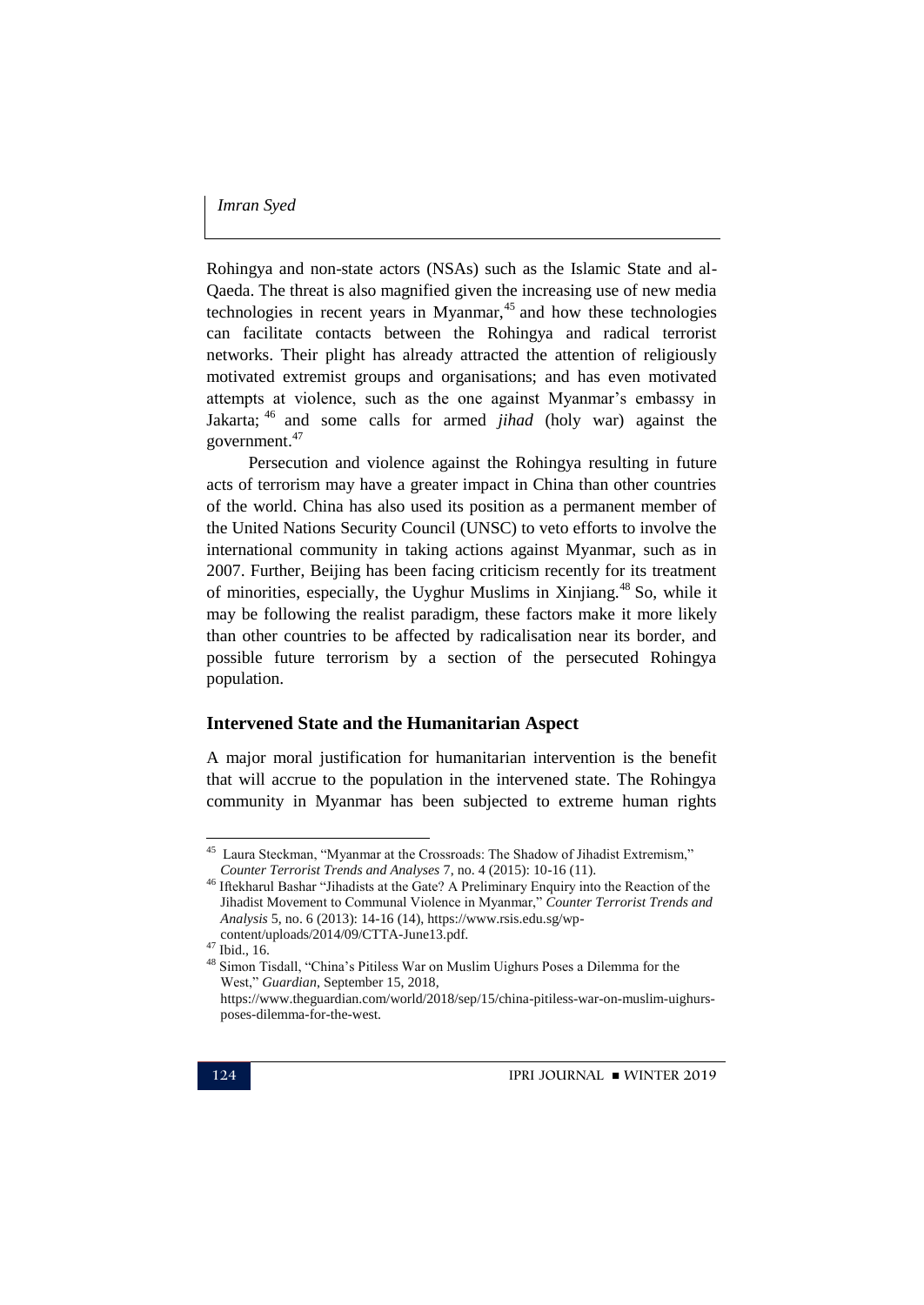violations for an extended period. The government does not seem to have great interest in alleviating their suffering. Their stateless status confirms the government's intention to forcefully exclude them from availing state mechanisms for redressing their grievances and injustices. Their political and civic exclusion is further consolidated with invoking differences on accounts of race, religion and culture. Though, there are several communities that live in Myanmar, and in divisive societies, the benefit of one community may be seen as a loss by others. However, one thing is clear, the Rohingya are suffering disproportionally and to a very great extent in comparison to other population groups in Myanmar.

The lack of citizenship or nationality structures extreme forms of exclusion by presenting obstacles to participation in the political process, ineligibility to vote, restrictions on employment, an inability to access public services such as medical and health, education, and an inequality before the law, among others. But the lack of nationality is exacerbated if an ethnic or racial difference is part of the reasons for denying nationality.<sup>49</sup>

The moral force of the argument that the Rohingya are facing a humanitarian situation of extreme proportions gained strength after publishing of the "Report of the Detailed Findings of the Independent International Fact-Finding Mission on Myanmar' in September 2018 by the UN Human Rights Council. This 400-plus page report clearly states that the actions of the Myanmar Government shows "consistent patterns of human rights violations' and recommends that some named senior government officials be "investigated and prosecuted in an international criminal tribunal for genocide, crimes against humanity and war crimes.<sup>50</sup> This report lends credence for humanitarian intervention at the earliest to

IPRI JOURNAL WINTER 2019 125

<sup>&</sup>lt;sup>49</sup> Indira Goris, Julia Harrington, and Sebastian Köhn, "Statelessness: What it is and Why it Matters?" *Forced Migration Review*, no. 32 (2009): 4-6,

https://www.fmreview.org/sites/fmr/files/FMRdownloads/en/FMRpdfs/FMR32/FMR32. pdf.

<sup>50</sup> HRC, *The Detailed Findings of the Independent International Fact-Finding Mission on Myanmar*, report (Geneva: United Nations Human Rights Council, 2018), https://www.ohchr.org/Documents/HRBodies/HRCouncil/FFM-Myanmar/A\_HRC\_39\_CRP.2.pdf.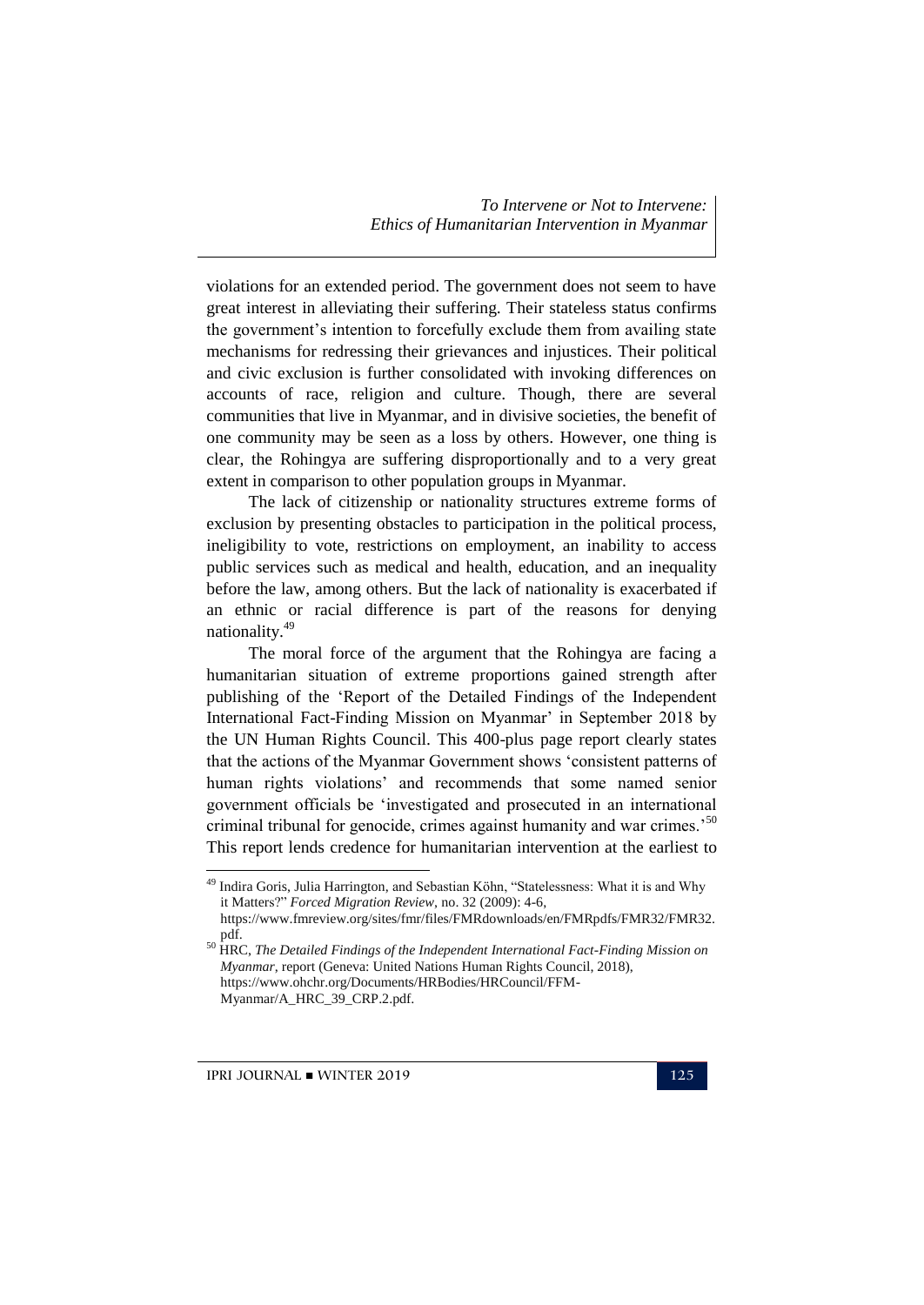ameliorate the suffering and protect the interests of the Rohingya of Myanmar.

#### **Conclusion**

Drawing on aspects of IR and global ethics, this article takes a look at a possible structure for examining international humanitarian intervention and then applies this structure to address the issues faced by the Rohingya of Myanmar. The idea that intervention can move beyond primarily the theoretical if, as shown here, support for a humanitarian intervention is structured around the possible benefits of the intervening state and the benefits to the population suffering in the state being intervened into. The moral position that the interest of peoples within the intervened state, in the face of extreme persecution and violence, provides a justification for humanitarian intervention needs to be looked at carefully. A detractor of this moral positioning may be that Myanmar is a highly diverse country and the contention between the Rohingya minority and the Buddhist majority places the two communities in competition with each other. Therefore, for some, any benefit to this community can be seen as a loss to the Buddhist majority. Addressing this dilemma requires recognising the UN verified extremes of suffering and violence that are being perpetrated on the Rohingya - including forced displacement, rape, and genocide - and that such extremes of violence can never be justified against benefit that is accruing to any other group within Myanmar.

The two states that are most closely involved with Myanmar: Bangladesh and China, stand to benefit from a resolution of the Rohingya issue. China is a major power in the region and the existing support it has in Myanmar makes a forced intervention possibly not very beneficial in the short-term for the Republic as its economic and geostrategic interests are contingent on a good relationship with the present government in Myanmar. However, this does not mean that China can ignore the humanitarian crisis that is happening in Rakhine region, and not directly face any long-term negative consequences. The threat that China may face is from a possible radicalisation of a section of the persecuted Rohingya population. This situation will impact it more adversely than other